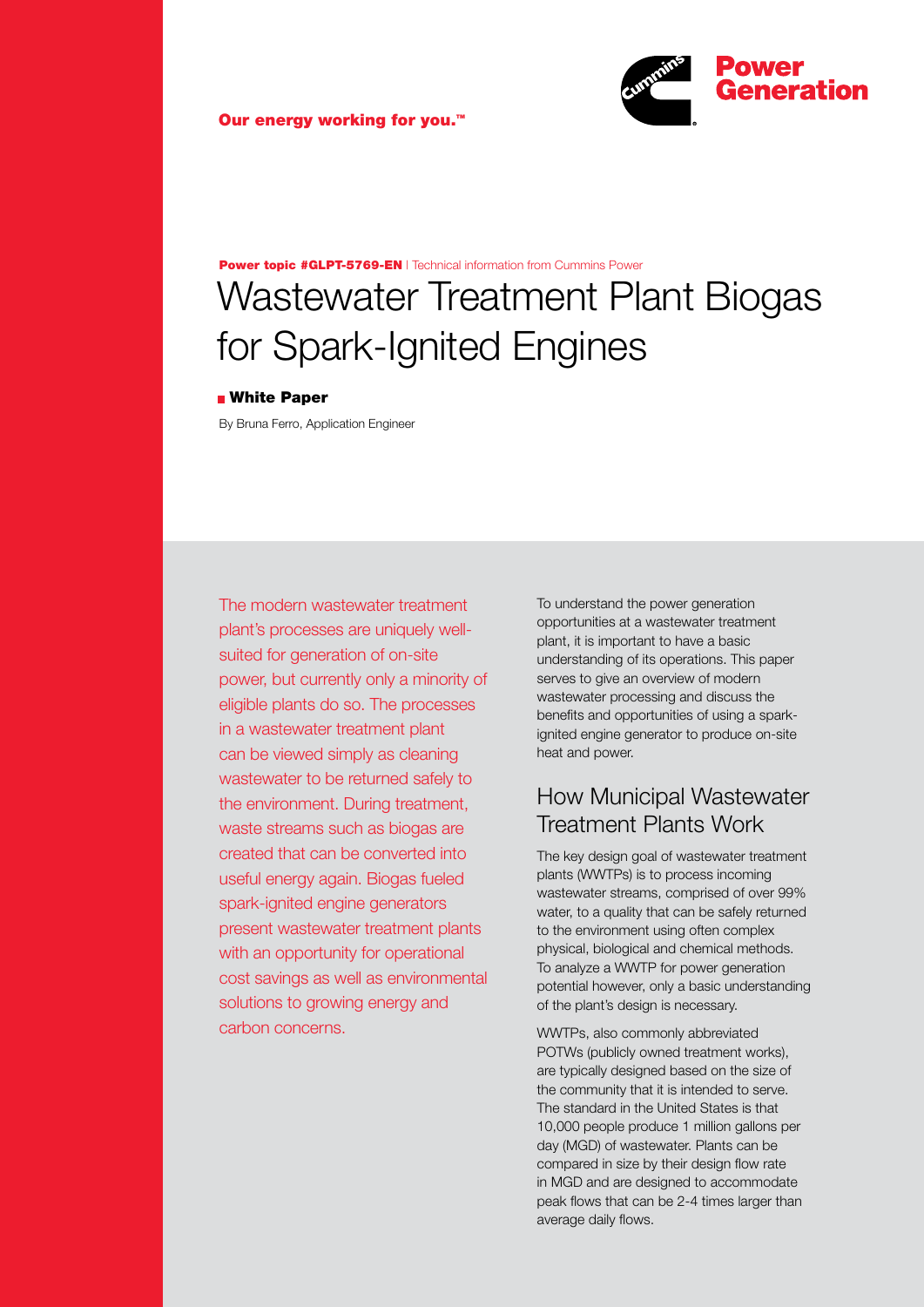

Wastewater exiting a home or commercial property is collected via a network of gravity-flow pipes and delivered to the wastewater treatment plant. Also called the sanitary sewer system, these pipes are kept physically separate from storm water collection and distribution, which is often discharged directly to a body of water without any treatment or processing. Here are the next steps that wastewater might go through in a modern plant:

- $\blacksquare$  The wastewater flows through a screen or **mechanical filter** to remove larger particles and grit. This material gets separated and sent to a landfill for disposal. The water is typically pumped to an elevated level so that it can flow through the rest of the system by gravity.
- $\blacksquare$  The wastewater flows to the primary, or first stage, **sedimentation** tanks. This is where the wastewater sits for sufficient time to allow heavier sediments and particles, or sludge, to settle to the bottom of the tank.
	- The sludge is then pumped to an **anaerobic digester** (AD), which is a closed dome typically made of a plastic membrane that is designed to

allow biological processes to occur naturally in the absence of oxygen, or anaerobically.

- **□** Naturally occurring bacteria in the sludge feed on the thickened waste material and create methane, or CH<sub>4</sub>, as a by-product. This **biological breakdown** of the sludge to produce biogas is optimized when the operating temperature in the digester is constant around 98° F or 36.7° C for mesophilic systems. The retention time for this process to occur can range from less than 15 to 60 days, depending on the amount of mixing and heat applied to the sludge.
- Methane levels can be monitored as it is built up in the digester and then can be **collected via a piping system** to be used as a replacement for natural gas.
- After the wastewater has settled, it then flows to **aeration tanks**, which are typically designed in a snake pattern to allow the required residency times. In the aeration tanks, a mixture of oxygen and micro-organism "bugs" referred to as activated sludge is pumped into the slowly flowing wastewater to consume any organic material in the water.



Our energy working for you.<sup>™</sup> www.cumminspower.com

©2013 Cummins Power Generation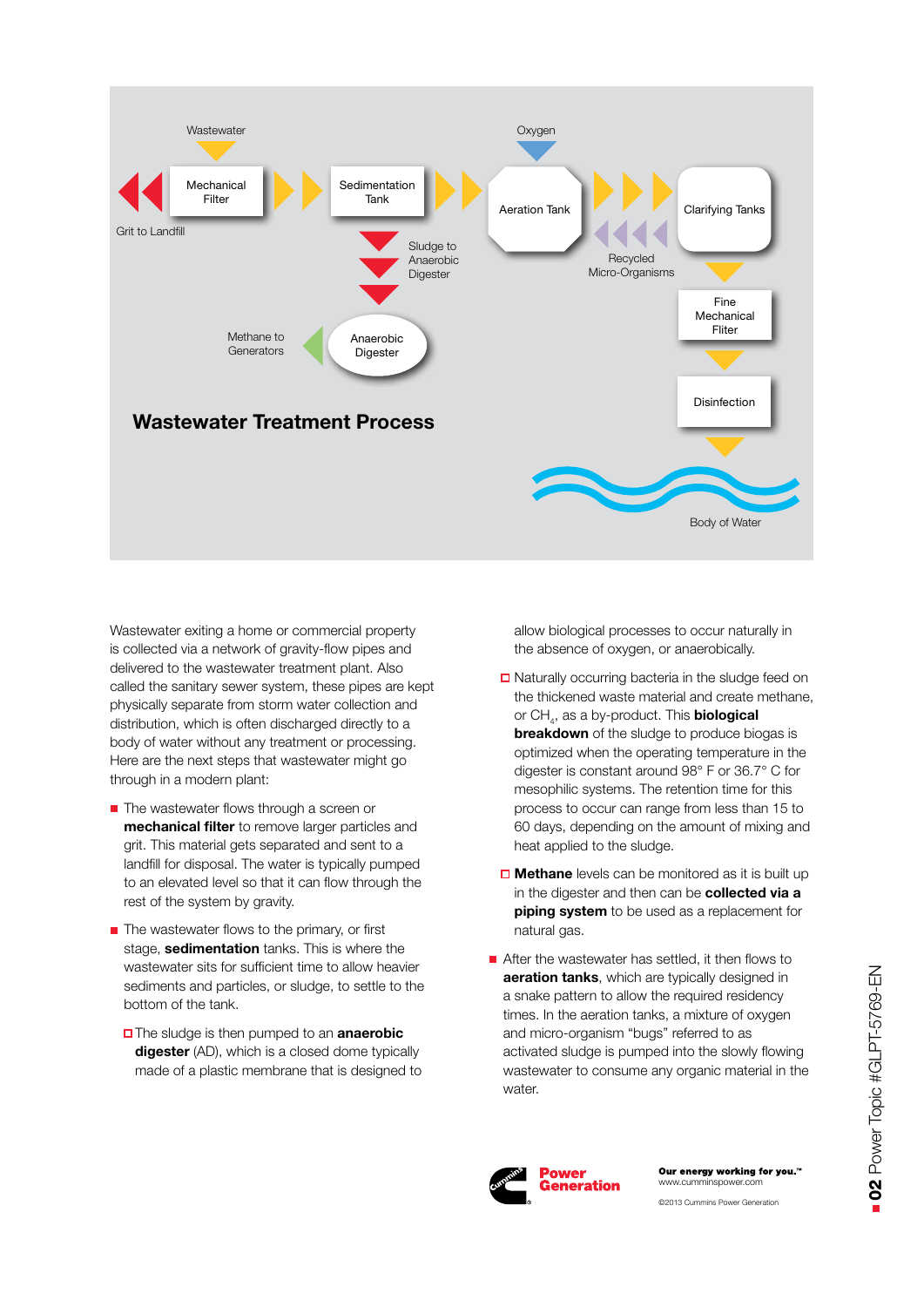- **The process then leads to clarifying tanks**, which are often circular in shape. The absence of pumped oxygen causes the micro-organisms to stop their digestion process and they settle to the bottom of the tank, where they can be pumped again into the aeration tanks to start the process with the next batch of wastewater.
- **There is often a finer mechanical separation** at this point which can include a sand or other type of filter.
- Finally, the water goes through a **disinfection process** to ensure that pathogens are removed to a level of efficiency dictated by local or federal regulation. Disinfection can be achieved by chlorination (followed by dechlorination) or nontraditional methods such as UV light.

## Composition of Methane Gas from Anaerobic Digesters

Biogas created during the anaerobic digestion (AD) process is typically composed of about 60% methane by volume. The other main component by volume is carbon dioxide,  $\mathsf{CO}_2^{}$ , which has no heating value when combusting the biogas to obtain heat. At this

composition, a typical digester gas contains 580 BTU/ft<sup>3</sup> or 21.6 MJ/m<sup>3</sup> lower heating value. Pipeline quality natural gas, for comparison, contains between 850 and 1050 BTU/ft<sup>3</sup>.

Other contaminants from the wastewater itself or from the digestion process may be problematic if the biogas is to be used as a fuel. Hydrogen sulfide  $(H<sub>2</sub>S)$ , siloxane compounds and ammonia are typical components that can cause damage to any internal combustion engine if not properly treated. Some of today's cost-effective biogas treatment methods are:

- Solid media that adsorb contaminant from the gas stream (such as activated carbon, iron sponge, or silica gel adsorption)
- $\blacksquare$  Liquid media that "scrub" contaminant from the gas stream (such as chemical or water scrubbers)
- Self-regenerating methods (such as deep chilling, pressure swing adsorption, temperature swing adsorption, or dehydration)
- $\blacksquare$  Biological scrubbers that use bacteria to reduce contaminants from the gas stream



Clarifying tank at a municipal wastewater treatment plant Anaerobic digester producing biogas







Our energy working for you." www.cumminspower.co

©2013 Cummins Power Generation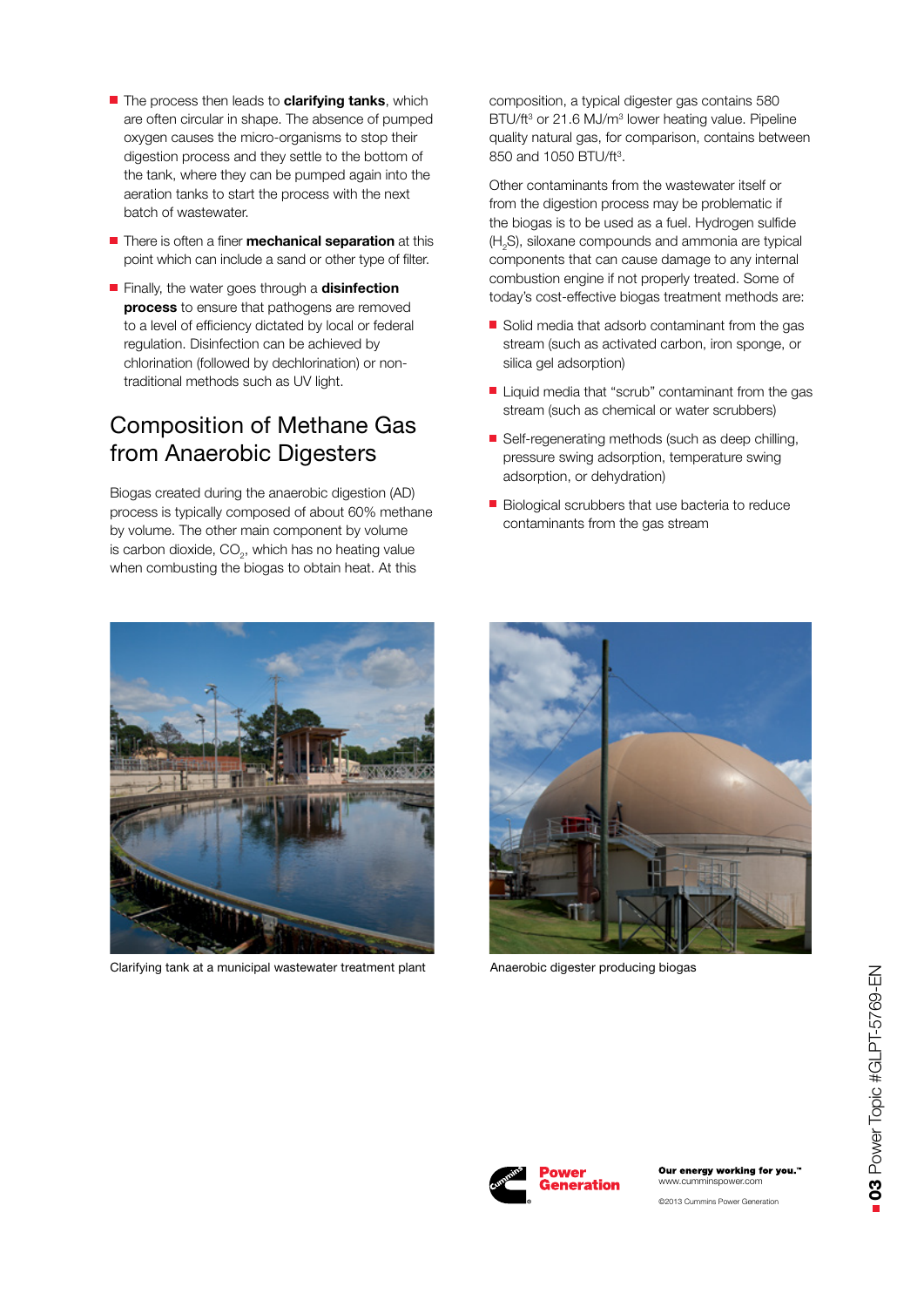

## Synergies between WWTP and Spark-Ignited Engine **Generators**

High utilization of the waste streams illustrated above and proper sizing of the power plant can lead to total system efficiencies that exceed 90%.

- **1.** Biogas (a by-product of anaerobic digestion) is delivered to the generator set as fuel.
- 2. The generator creates electricity for the plant's onsite needs or for export to the local grid.
- **3.** Engine heat can be recovered via the engine's cooling circuit or exhaust gas and converted to hot water or steam for the digester. This heat can keep the digester at its optimal temperature for increased biogas production.
- 4. Recovered generator heat can also be used to dry the remaining digester solid for plant fertilizer, which can be sold for additional revenue for the WWTP.

### Making it Work for You

### Sizing Your Plant: Heat or Electricity?

Selecting the right size power plant is key to realizing operating savings. This means a careful yearly analysis of the local heat demand for hot water, digester heating, sludge drying, and space heating purposes. Recognizing that the demand greatly fluctuates seasonally will ensure a proper evaluation.

On-site electricity demand is also important, but typical WWTPs generate far more biogas than is needed to meet the plant's electrical load. In this case the economics become favorable if the WWTP can sell excess or all electricity to the local utility grid (a system called net metering) or if nearby power, heat or cooling consumers can utilize any excess generation.

> www.cumminspower.com ©2013 Cummins Power Generation

Our energy working for you."

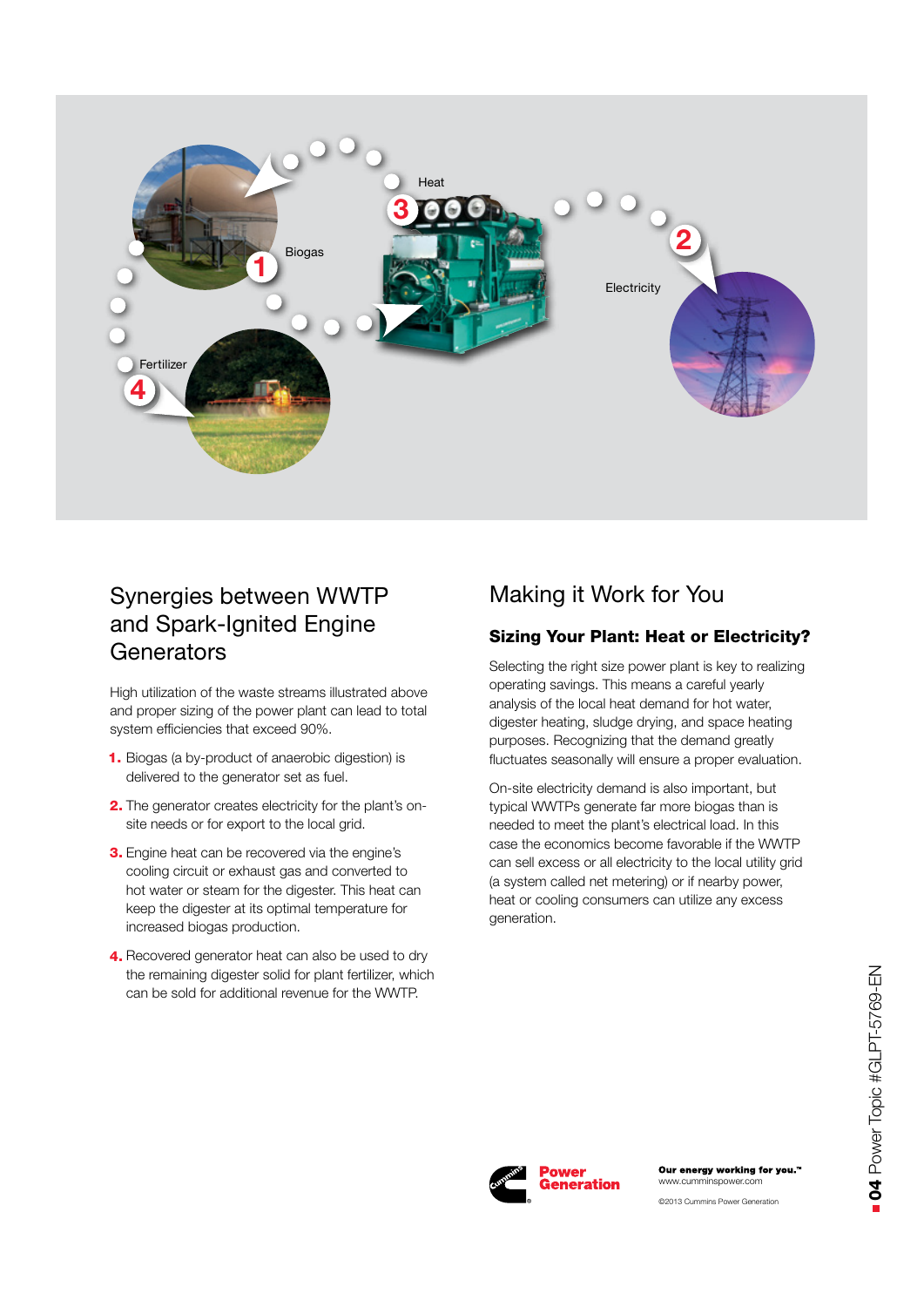#### Costs and Benefits

Heat recovery can increase the total system efficiency from around 40% (from using the generator set only) to above 90% by replacing grid electricity and boiler heat. These efficiency gains translate into direct cost savings for WWTPs. The return on investment for WWTP power generation should take into account:

- New equipment capital expenditures
- $\blacksquare$  Any appropriate stimulus or grant for renewable power generation equipment purchases
- Operations and maintenance costs of the power plant considering low to no-cost biogas as fuel
- Cost savings from displacing purchased electricity and natural gas from the utility with on-site generated power and heat
- Available net metering payments from the electric utility in \$/kW-hr

Significant environmental benefits are realized as well. The first is evident: these projects replace the non-renewable fuel source (such as coal and natural gas) with a recognized renewable energy source (AD biogas). Secondly, although on-site generation produces more  $\mathsf{CO}_2$  emissions at the WWTP than if purchased from the grid, the distributed generator reduces overall heat and transmission losses that

are inherent to centralized power plants. This holistic approach is recognized and incentivized by regulatory bodies as a means to reduce aggregate greenhouse gas emissions.

The Cummins Energy Solutions Business delivers turnkey lean-burn gas generator set projects ranging from 300 kW to 20+ MW. For WWTP, reciprocating engine generator sets provide:

- **Proven technology** for generating reliable power
- **Enhanced technology** to operate at full-rated power with AD biogas
- **Lower installed cost** per kilowatt than combustion turbine technology
- **Higher tolerance** for contaminants than fuel cells, microturbines, or gas turbine technologies
- **Flexible combined heat and power generation** to meet the customer's unique energy needs.

For more information, visit www.cumminspower.com/energysolutions.



©2013 Cummins Power Generation